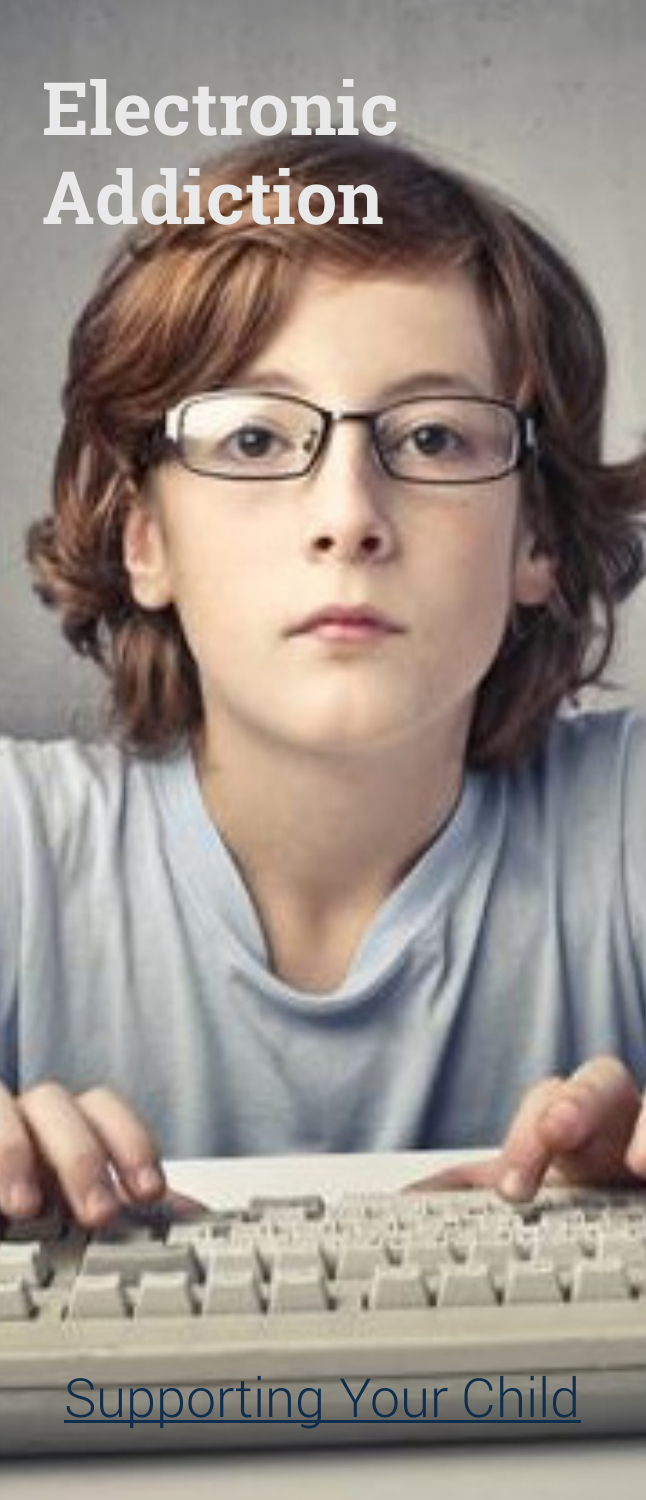### What Are the Warning Signs?

- $\blacksquare$  Tolerance  $\blacksquare$  Needing to play more and more in order to experience the same "rush."
- $\Box$  Obsession Spending most offline time thinking about past online experiences and planning for future online sessions.
- $\blacksquare$  Frustration, anxiety, and/or irritability when not able to go online.
- **Abandoning friends and other hobbies in** order to focus on online activities.
- Continuing to spend time online even after negative repercussions (such as school problems, deteriorating relationships, and even health problems).

The following are among the specific signs that could indicate the presence of youth Internet addiction:

- **Most non-school hours are spent on the** computer or playing video games.
- $\blacksquare$  Falling asleep in school.
- $\blacksquare$  Falling behind with assignments; worsening grades.
- **Lying about computer or video game use.**
- $\blacksquare$  Choosing to use the computer or play video games, rather than see friends.
- **Dropping out of other social groups (clubs or** sports).
- $\blacksquare$  Being irritable when not playing a video game or being on the computer.

Physical symptoms associated with teen Internet addiction may include the following:

- Carpal tunnel syndrome (associated with repetitive motions such as excessive keyboard use)
- **■** Insomnia
- $\blacksquare$  Headaches, back pain, and neck pain
- **Dry eyes and vision problems**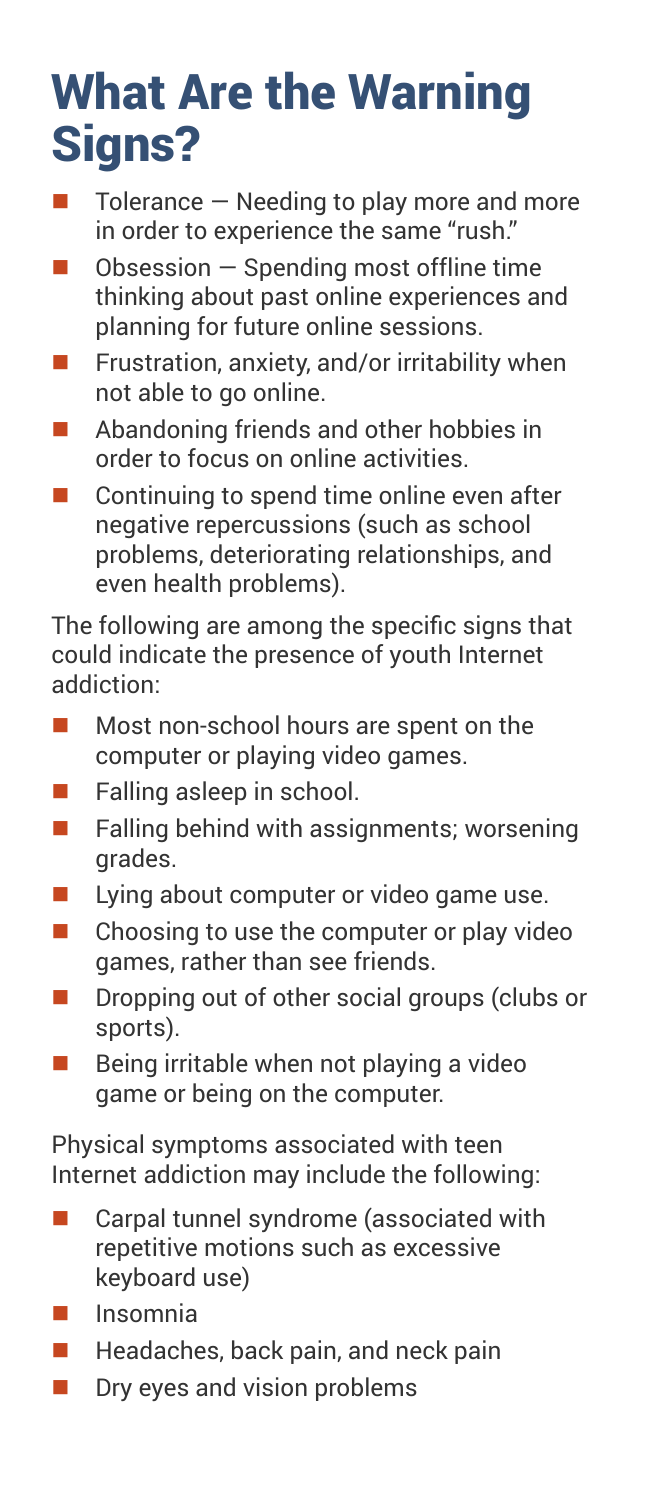Poor nutrition and personal hygiene (failing or refusing to eat or clean in order to remain online)

## What Can Parents Do?

#### **Address the problem:**

In a two-parent household, it is critical both parents present a united front. Discuss the situation together, come up with a plan you both agree on, and jointly explain your plan to your child. If you do not, your child will appeal to the more skeptical parent and create division between you. Remember, the goal is to decrease the negative behavior, not to get side tracked over which of you are right or wrong. If you're not sure how to respond, you might consider getting input from other trusted adults (i.e., friends, teachers, or a professional counselor).

In a single-parent household, the parent needs to take some time to think about what needs to be said and to prepare for the likely emotional response from the child. A child who is addicted to the Internet/electronics will feel threatened at the very idea of curbing computer time. A single parent needs to be prepared for an emotional outburst laden with accusatory phrases designed to make the parent feel guilty or inadequate. It is important not to respond to the emotion—or worse yet, get sidetracked with a lecture on disrespect. Acknowledge your child's feelings, but stay focused on the topic of his or her electronics use.

#### **Show you care:**

It will help to begin your discussion by reminding your child that you love him or her and that you care about his or her happiness and well-being. Youth often interpret questions about their behavior as blame and criticism. You need to reassure your child that you are not condemning him or her. Rather say, you are concerned about some of the changes you have seen in his or her behavior. Refer to those changes in specific terms: fatigue, declining grades, giving up hobbies, not spending time with friends, isolating from family,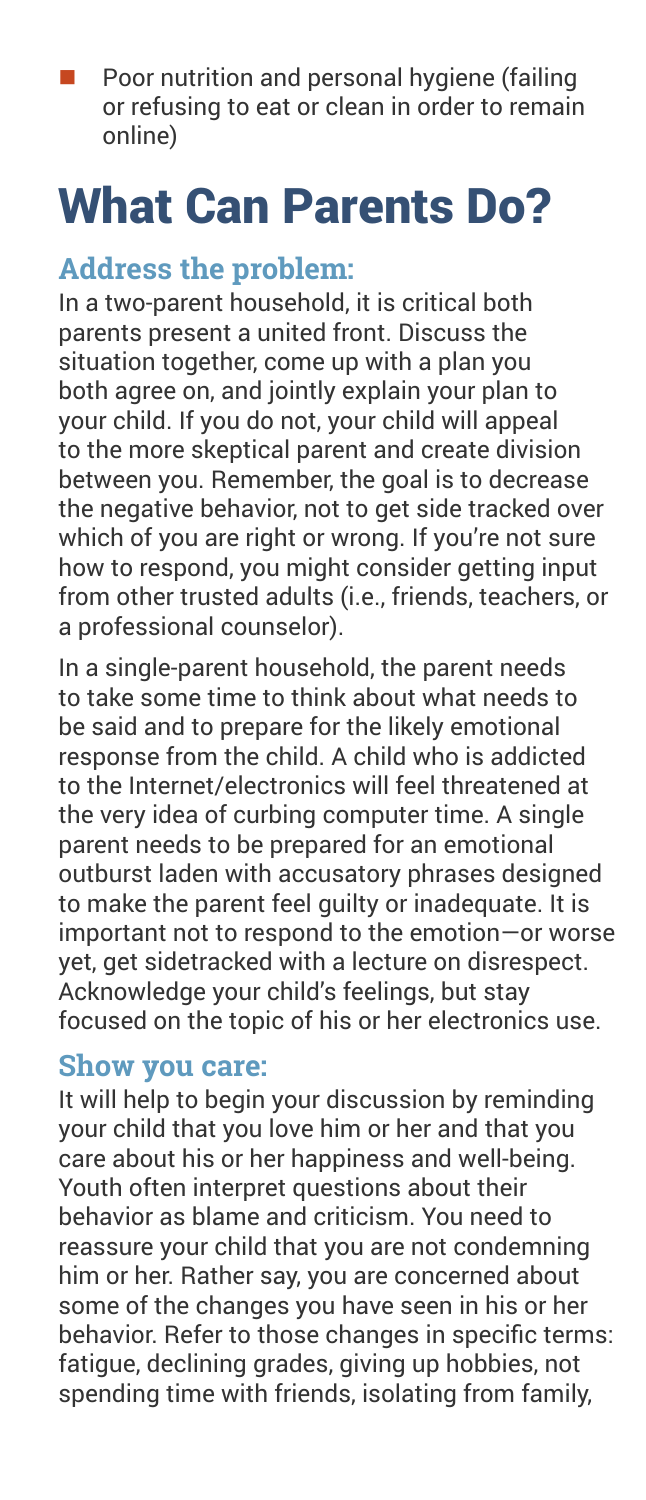anger, etc. Making negative comments about online behavior is not often helpful. Instead, focus the importance of living a life of "balance." Take a moment to explain what a "balanced life" looks like (i.e., It's not healthy to "play or work all the time."). Assign an Internet time log–tell your youth you would like to see an accounting of just how much time is spent online each day and which Internet activities he or she is engaged in.

Remind your youth that with television you can monitor his or her viewing habits more easily, but with the Internet you need help and cooperation to become appropriately involved. Put your child on the honor system to keep the log for a week or two to build trust between you. If he or she balks at this idea or clearly lies in the log, you are likely dealing with his or her denial of addiction.

#### **Become more computer-savvy:**

Checking history folders and Internet logs, learning about monitoring software, and installing filters all require a degree of computer savvy. It is important for every parent to be comfortable with the computer, at least enough to know what your child is doing online. Take an active interest in the Internet and learn about where your child goes online.

#### **Set reasonable rules:**

Many parents get angry when they see the signs of electronic/Internet addiction in their child and take the source away as a form of punishment. Others become frightened and force their child to quit cold turkey, believing that is the only way to get rid of the problem. Both approaches invite trouble– your child will internalize the message that he or she is bad and look at you as the enemy instead of an ally. Instead, work with your child to establish clear boundaries for limited Internet usage. Allow perhaps an hour per night after homework, with a few extra weekend hours. Stick to your rules and remember that you're not simply trying to control him or her - you are working to free your youth of a psychological dependence.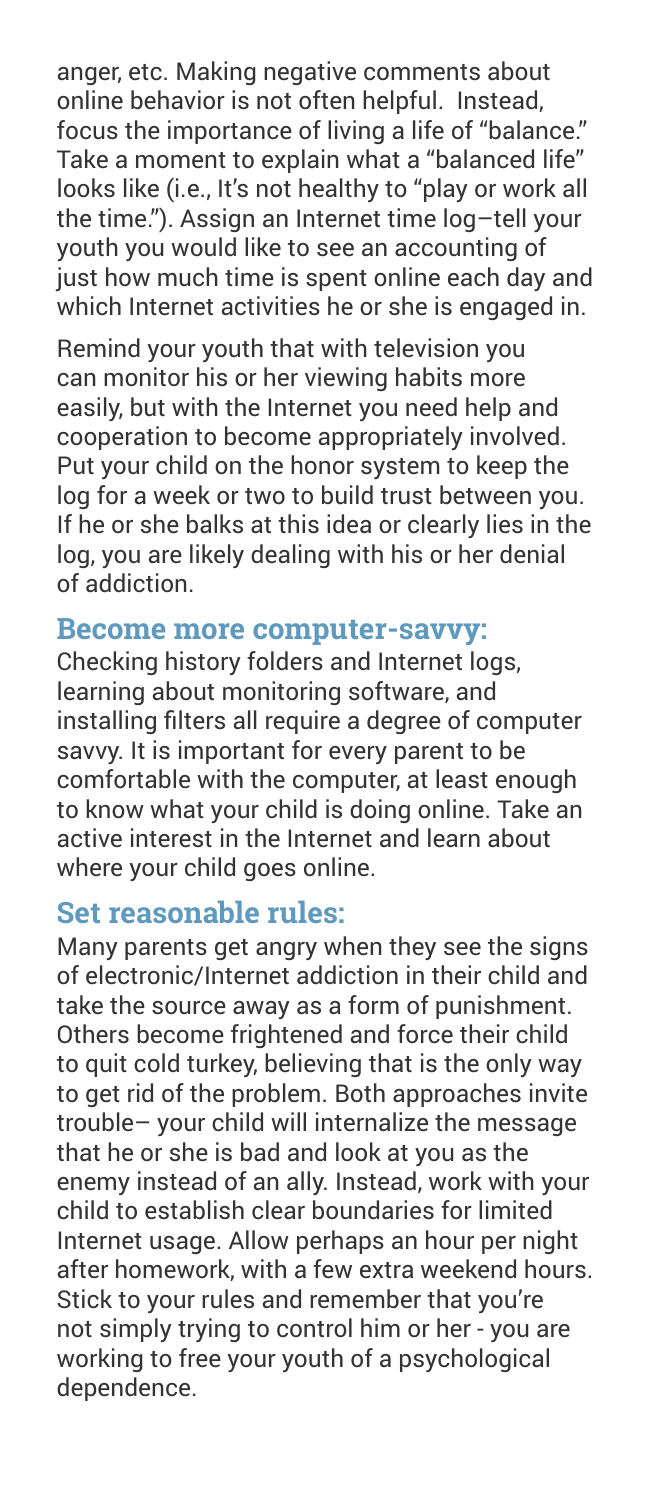## Causes of Electronic/ Internet Addiction

As is also the case with other addictions and compulsions, youth electronic/Internet addiction is thought to be more prevalent among teens who are also struggling with disorders such as depression, Attention Deficit Hyperactivity Disorder (ADHD), anxiety, poor self-image, and low self-esteem.

For youth who become enamored with online MMORPGs (massively multiplayer online roleplaying games) such as World of Warcraft and Everquest, the likelihood of addiction may be greater, because these games never end.

It's no surprise that kids of all ages can get addicted to their electronic toys. Every text that a kid sends or receives, every Facebook "like," and every point scored during a video game triggers a release of endorphins (brain chemicals associated with pleasure) that mimics what occurs in the brains of individuals who are addicted to alcohol and other drugs, or to behaviors such as gambling.

For some kids, playing with electronic toys isn't just a part of life. It's the only thing in life. In fact, child psychologists are reporting more and more cases of electronic "addiction" in teens, children, and even toddlers.

These young addicts include 3-year-olds who scream when they can't have their tablets, middle-schoolers whose grades nose-dive, because they can't quit texting or posting on Facebook, and high-schoolers who compulsively play online games. What's more, heavy exposure to TV or other rapid-paced media may rewire kids' brains to crave constant stimulation. So over time, it can get harder and harder for them to enjoy slower-paced activities like reading. For many kids, real life is a bore while virtual life is a high.